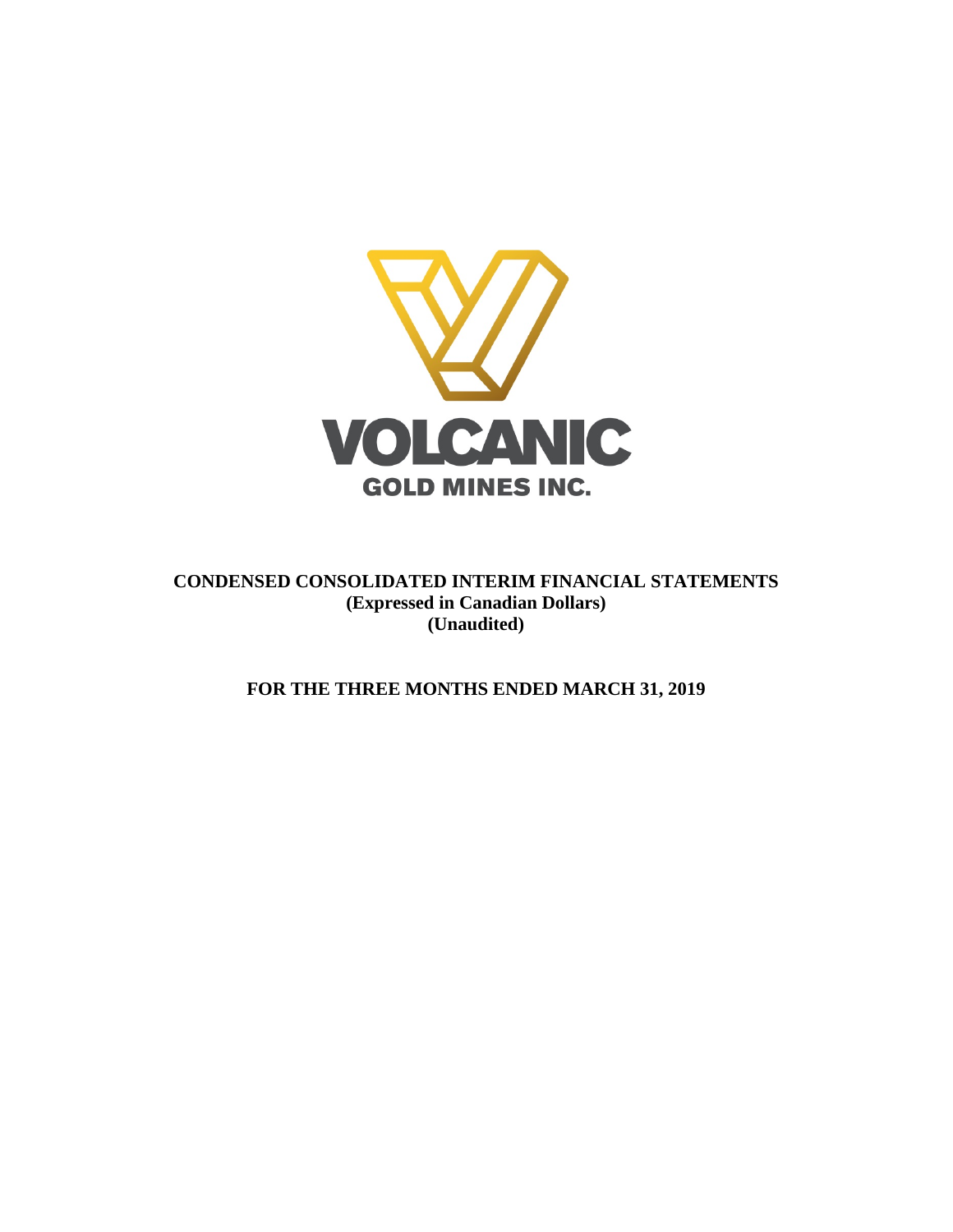# **NOTICE OF NO AUDITOR REVIEW OF CONDENSED CONSOLIDATED INTERIM FINANCIAL STATEMENTS**

In accordance with National Instrument 51-102 of the Canadian Securities Administrators, the Company discloses that its external auditors have not reviewed the unaudited condensed consolidated interim financial statements for the three months ended March 31, 2019. These financial statements have been prepared by management and approved by the Audit Committee and the Board of Directors of the Company.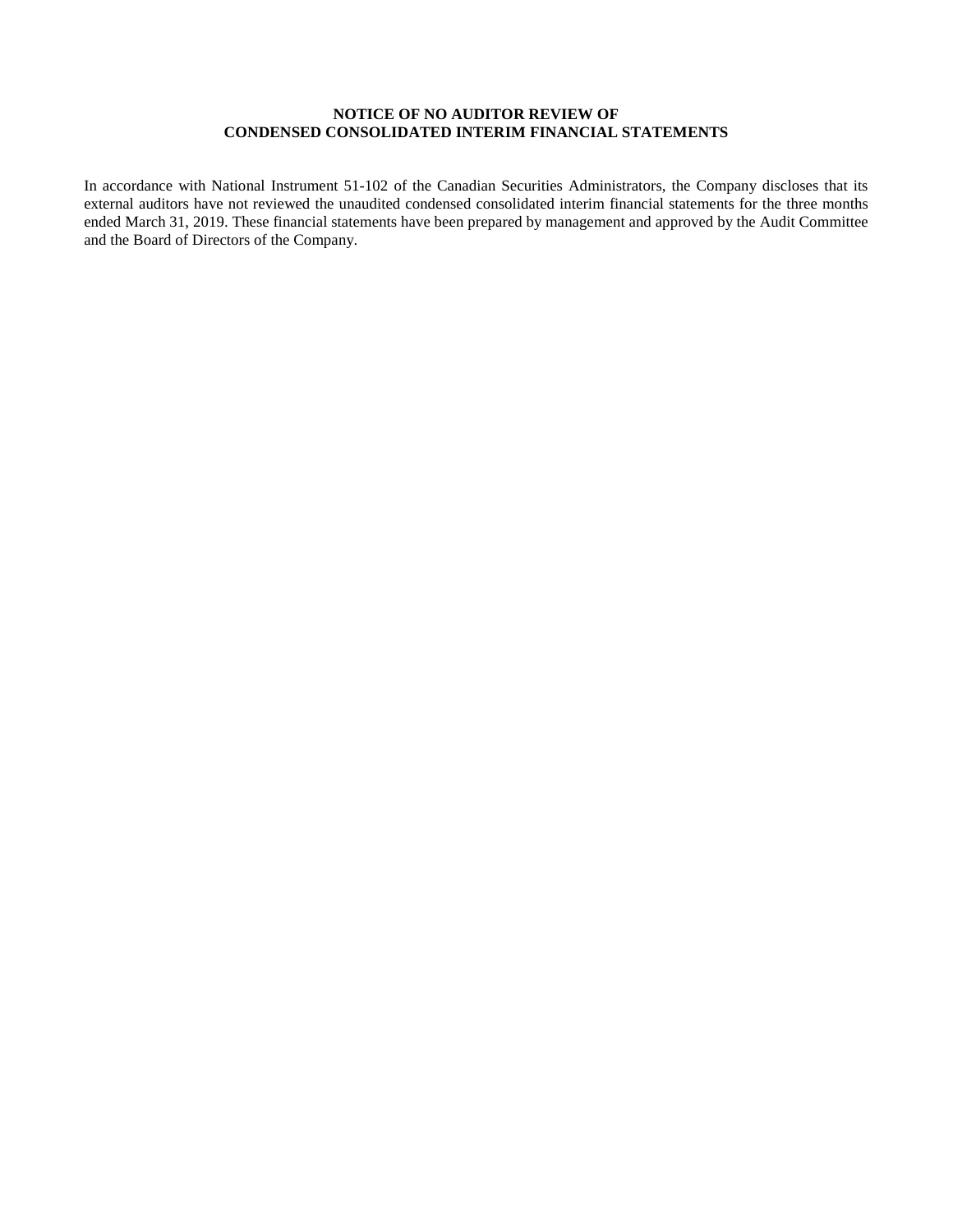**VOLCANIC GOLD MINES INC.**

CONDENSED CONSOLIDATED INTERIM STATEMENTS OF FINANCIAL POSITION (UNAUDITED) (Expressed in Canadian Dollars)

|                                                               | March 31, |                | December 31,   |
|---------------------------------------------------------------|-----------|----------------|----------------|
|                                                               |           | 2019           | 2018           |
| <b>ASSETS</b>                                                 |           |                |                |
| <b>Current</b>                                                |           |                |                |
| Cash                                                          | \$        | 52,463         | \$<br>82,675   |
| Receivables                                                   |           | 3,254          | 12,416         |
| Prepaid expenses and deposits                                 |           | 9,843          | 5,115          |
| Total current assets                                          |           | 65,560         | 100,206        |
|                                                               |           |                |                |
| Non-current                                                   |           |                |                |
| Long-term deposits (Note 10)                                  |           | 61,000         | 61,000         |
| Property and equipment (Note 6)                               |           | 5,877          | 6,353          |
| Total non-current assets                                      |           | 66,877         | 67,353         |
|                                                               |           |                |                |
|                                                               | \$        | 132,437        | \$<br>167,559  |
| <b>LIABILITIES AND SHAREHOLDERS' EQUITY</b>                   |           |                |                |
| <b>Current</b>                                                |           |                |                |
| Accounts payable and accrued liabilities (Note 10)            | \$        | 227,079        | \$<br>392,423  |
| <b>Total liabilities</b>                                      |           | 227,079        | 392,423        |
|                                                               |           |                |                |
| Shareholders' equity (deficiency)                             |           |                |                |
| Share capital (Note 11)                                       |           | 13,383,878     | 13,191,847     |
| Other equity reserves (Note 11)                               |           | 2,143,227      | 2,143,227      |
| Deficit                                                       |           | (15, 445, 336) | (15, 383, 527) |
| Equity (deficiency) attributed to shareholders of the Company |           | 81,769         | (48, 453)      |
| Non-controlling interest (Note 7)                             |           | (176, 411)     | (176, 411)     |
| Total shareholders' deficiency                                |           | (94, 642)      | (224, 864)     |
|                                                               | \$        | 132,437        | \$<br>167,559  |

Approved and authorized by the Board on May 22, 2019.

| "Simon Ridgway" | .) trector | "Michael Iverson" | <b>Jirector</b> |
|-----------------|------------|-------------------|-----------------|
| Simon Ridgway   |            | Michael Iverson   |                 |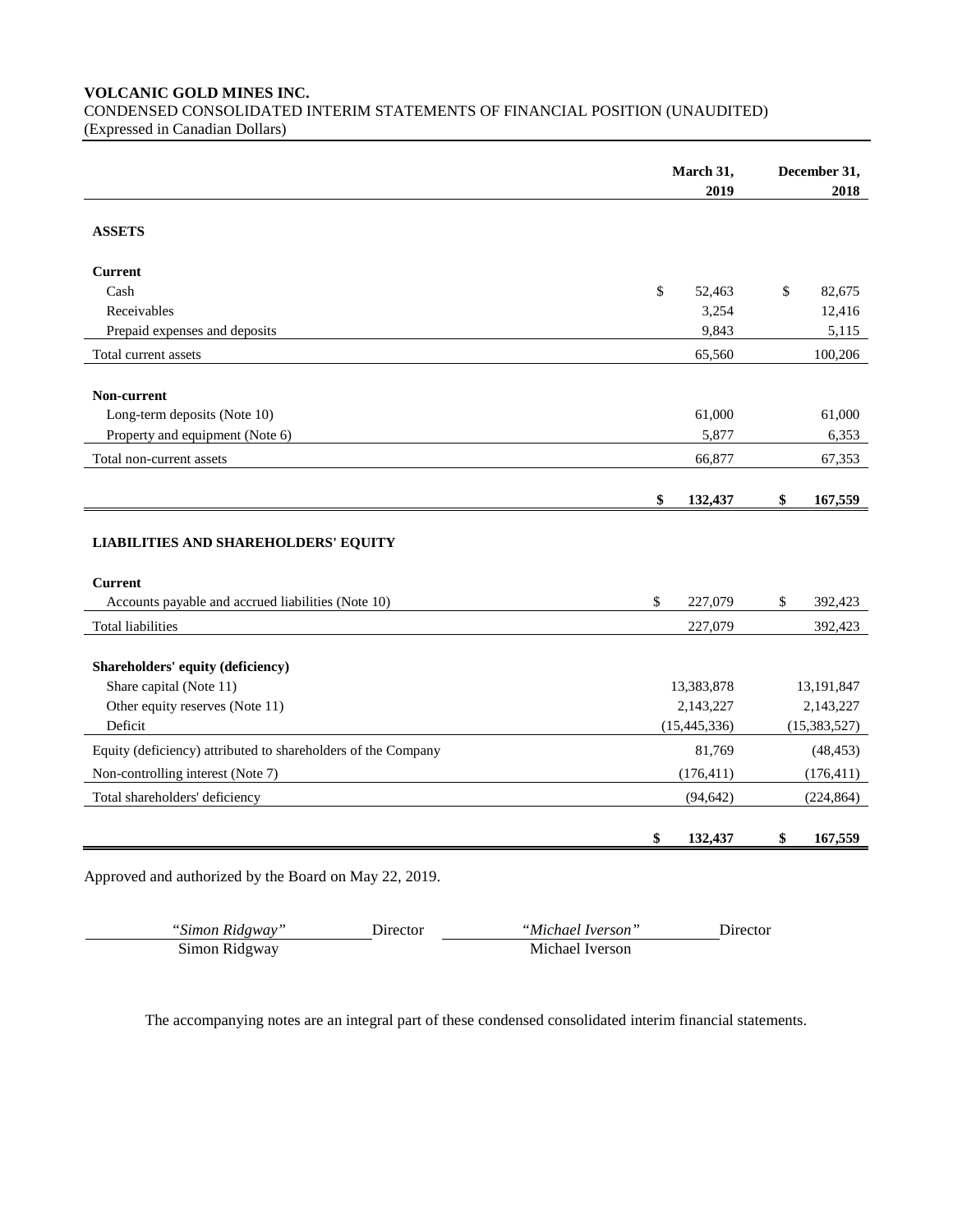# **VOLCANIC GOLD MINES INC.**

CONDENSED CONSOLIDATED INTERIM STATEMENTS OF LOSS AND COMPREHENSIVE LOSS (UNAUDITED) (Expressed in Canadian Dollars)

|                                                                                            | Three months ended March 31, |           |    |            |
|--------------------------------------------------------------------------------------------|------------------------------|-----------|----|------------|
|                                                                                            |                              | 2019      |    | 2018       |
| <b>Exploration expenditures</b> (Note 9)                                                   | \$                           |           | \$ | 152,339    |
| General and administrative expenses                                                        |                              |           |    |            |
| Consulting and management fees (Note 10)                                                   |                              | 16,500    |    | 40,500     |
| Depreciation                                                                               |                              | 476       |    | 1,451      |
| Investor relations (Note 10)                                                               |                              | 680       |    | 95,790     |
| Office and administration (Note 10)                                                        |                              | 16,389    |    | 29,825     |
| Professional fees                                                                          |                              | 2,433     |    | 2,461      |
| Regulatory and filing fees                                                                 |                              | 6,396     |    | 7,081      |
| Salaries and benefits (Note 10)                                                            |                              | 20,519    |    | 26,743     |
| Travel (Note 10)                                                                           |                              | 205       |    | 28,445     |
|                                                                                            |                              | 63,598    |    | 232,296    |
| Loss before other item                                                                     |                              | (63,598)  |    | (384, 635) |
| Other item                                                                                 |                              |           |    |            |
| Foreign exchange gain (loss)                                                               |                              | 1,789     |    | (1,782)    |
| Loss and comprehensive loss for the period                                                 | \$                           | (61, 809) | \$ | (386, 417) |
| Loss and comprehensive loss attributable to:<br>Equity shareholders of the Company         | \$                           | (61, 809) | \$ | (383, 746) |
|                                                                                            |                              |           |    |            |
| Non-controlling interest (Note 7)                                                          |                              |           |    | (2,671)    |
|                                                                                            | \$                           | (61, 809) | \$ | (386, 417) |
| Basic and diluted loss per common share attributable to equity shareholders of the Company |                              | \$(0.01)  |    | \$(0.06)   |
| Weighted average number of common shares outstanding                                       |                              | 6,585,700 |    | 6,555,219  |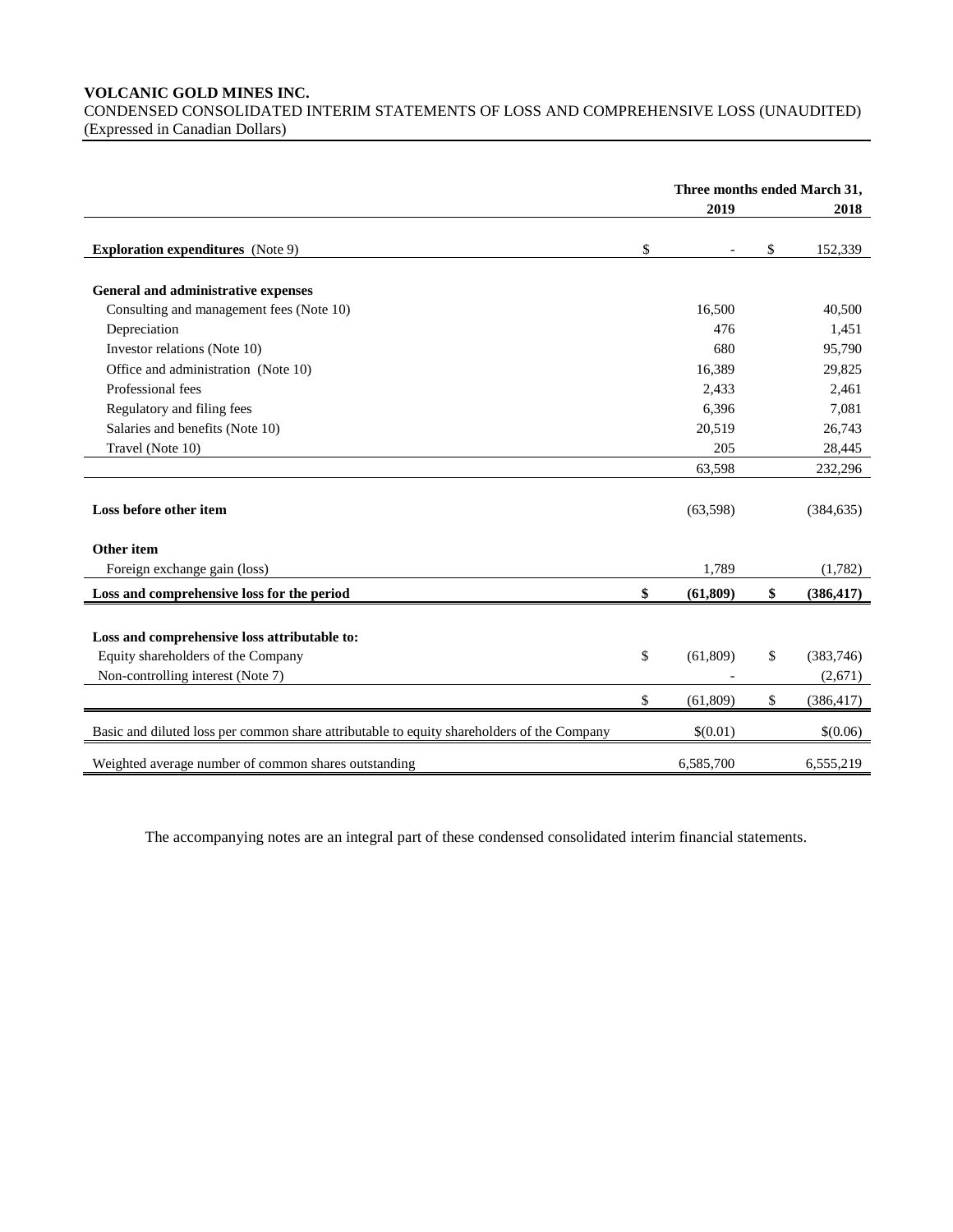# **VOLCANIC GOLD MINES INC.** CONDENSED CONSOLIDATED INTERIM STATEMENTS OF CASH FLOWS (UNAUDITED) (Expressed in Canadian Dollars)

|                                                              | Three months ended March 31, |    |            |  |
|--------------------------------------------------------------|------------------------------|----|------------|--|
|                                                              | 2019                         |    | 2018       |  |
| <b>CASH FLOWS FROM OPERATING ACTIVITIES</b>                  |                              |    |            |  |
| Loss for the period                                          | \$<br>(61, 809)              | \$ | (386, 417) |  |
| Item not affecting cash:                                     |                              |    |            |  |
| Depreciation                                                 | 476                          |    | 1,451      |  |
|                                                              | (61, 333)                    |    | (384,966)  |  |
| Non-cash working capital item changes:                       |                              |    |            |  |
| Amounts receivable                                           | 9,162                        |    | (2,634)    |  |
| Prepaid expenses and deposits                                | (4,728)                      |    | 22,763     |  |
| Accounts payable and accrued liabilities                     | 26,687                       |    | 43,650     |  |
| Net cash used in operating activities                        | (30,212)                     |    | (321, 187) |  |
| <b>INVESTING ACTIVITIES</b><br>Mineral property acquisitions |                              |    | (25, 782)  |  |
| Net cash used in investing activities                        |                              |    | (25, 782)  |  |
|                                                              |                              |    |            |  |
| Change in cash for the period                                | (30,212)                     |    | (346,969)  |  |
| Cash, beginning of period                                    | 82,675                       |    | 1,155,116  |  |
|                                                              |                              |    |            |  |
| Cash, end of period                                          | \$<br>52,463                 | \$ | 808,147    |  |

**Supplemental disclosure with respect to cash flows** (Note 16)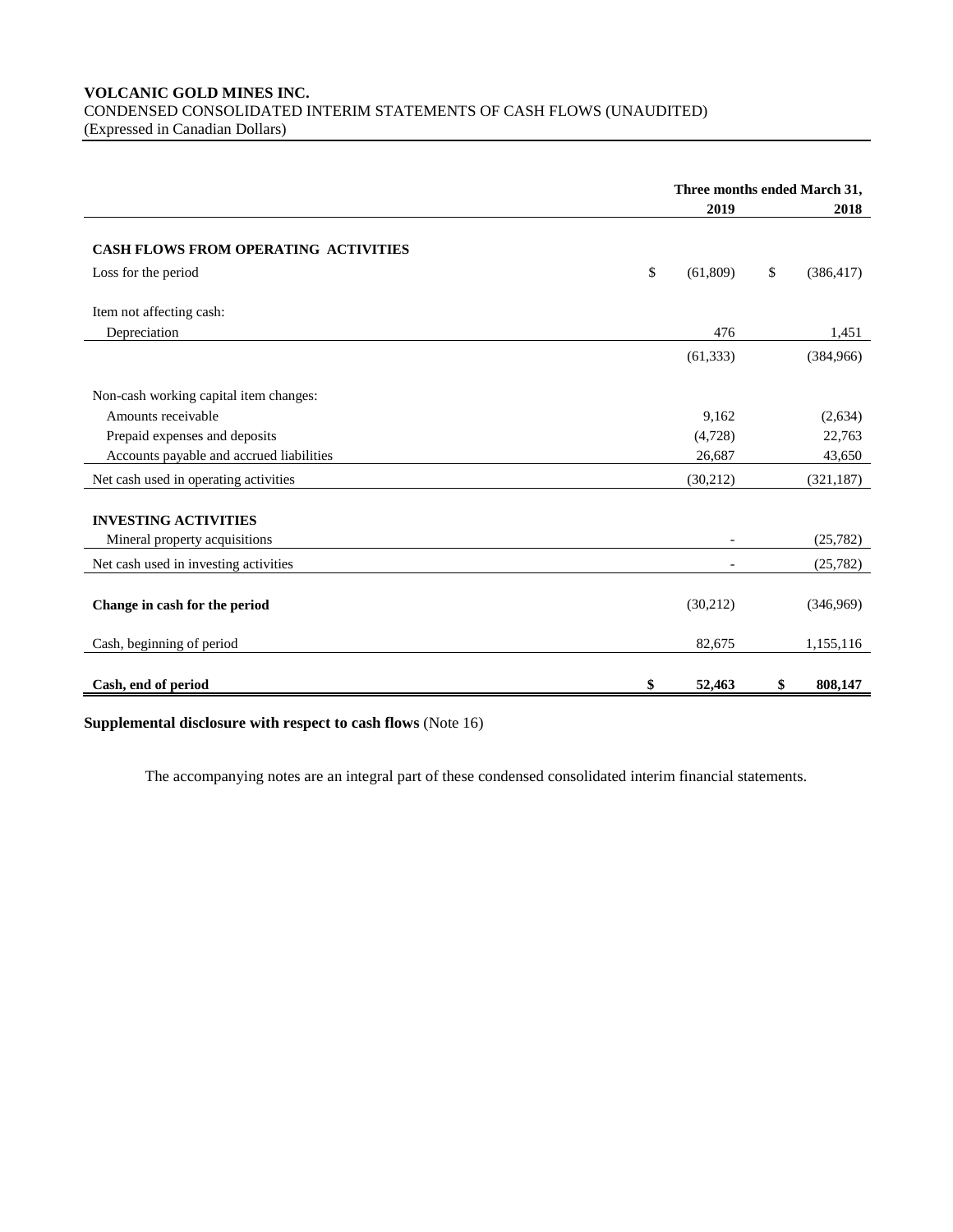# **VOLCANIC GOLD MINES INC.**

CONDENSED CONSOLIDATED INTERIM STATEMENTS OF CHANGES IN SHAREHOLDERS' EQUITY (DEFICIENCY) (UNAUDITED) For the three months ended March 31, 2019 and 2018 (Expressed in Canadian Dollars)

| <b>Equity attributed to shareholders of the Company</b> |               |              |                     |                                          |                 |                                               |                                 |                |
|---------------------------------------------------------|---------------|--------------|---------------------|------------------------------------------|-----------------|-----------------------------------------------|---------------------------------|----------------|
|                                                         | <b>Number</b> | Amount       | Warrants<br>reserve | <b>Share-based</b><br>payment<br>reserve | <b>Deficit</b>  | Total equity<br>attributed to<br>shareholders | Non-<br>controlling<br>interest | <b>Total</b>   |
| Balance, December 31, 2017                              | 6,555,219     | \$13,191,847 | \$208,357           | \$1,934,870                              | \$(12,049,692)  | 3,285,382<br>\$                               | \$<br>490,843                   | \$ 3,776,225   |
| Loss for the period                                     |               |              |                     |                                          | (383,746)       | (383,746)                                     | (2,671)                         | (386, 417)     |
| Balance, March 31, 2018                                 | 6,555,219     | 13, 191, 847 | 208,357             | 1,934,870                                | (12, 433, 438)  | 2,901,636                                     | 488,172                         | 3,389,808      |
| Loss for the period                                     |               |              |                     | $\sim$                                   | (2,950,089)     | (2,950,089)                                   | (664, 583)                      | (3,614,672)    |
| Balance, December 31, 2018                              | 6,555,219     | 13, 191, 847 | 208,357             | 1,934,870                                | (15, 383, 527)  | (48, 453)                                     | (176, 411)                      | (224, 864)     |
| Loss for the period                                     |               |              |                     |                                          | (61, 809)       | (61,809)                                      |                                 | (61, 809)      |
| Shares issued for debt settlement                       | 548,661       | 192,031      |                     |                                          |                 | 192,031                                       |                                 | 192,031        |
| Balance, March 31, 2019                                 | 7,103,880     | \$13,383,878 | 208,357             | \$1,934,870                              | \$ (15,445,336) | 81,769<br>\$                                  | \$(176, 411)                    | (94, 642)<br>S |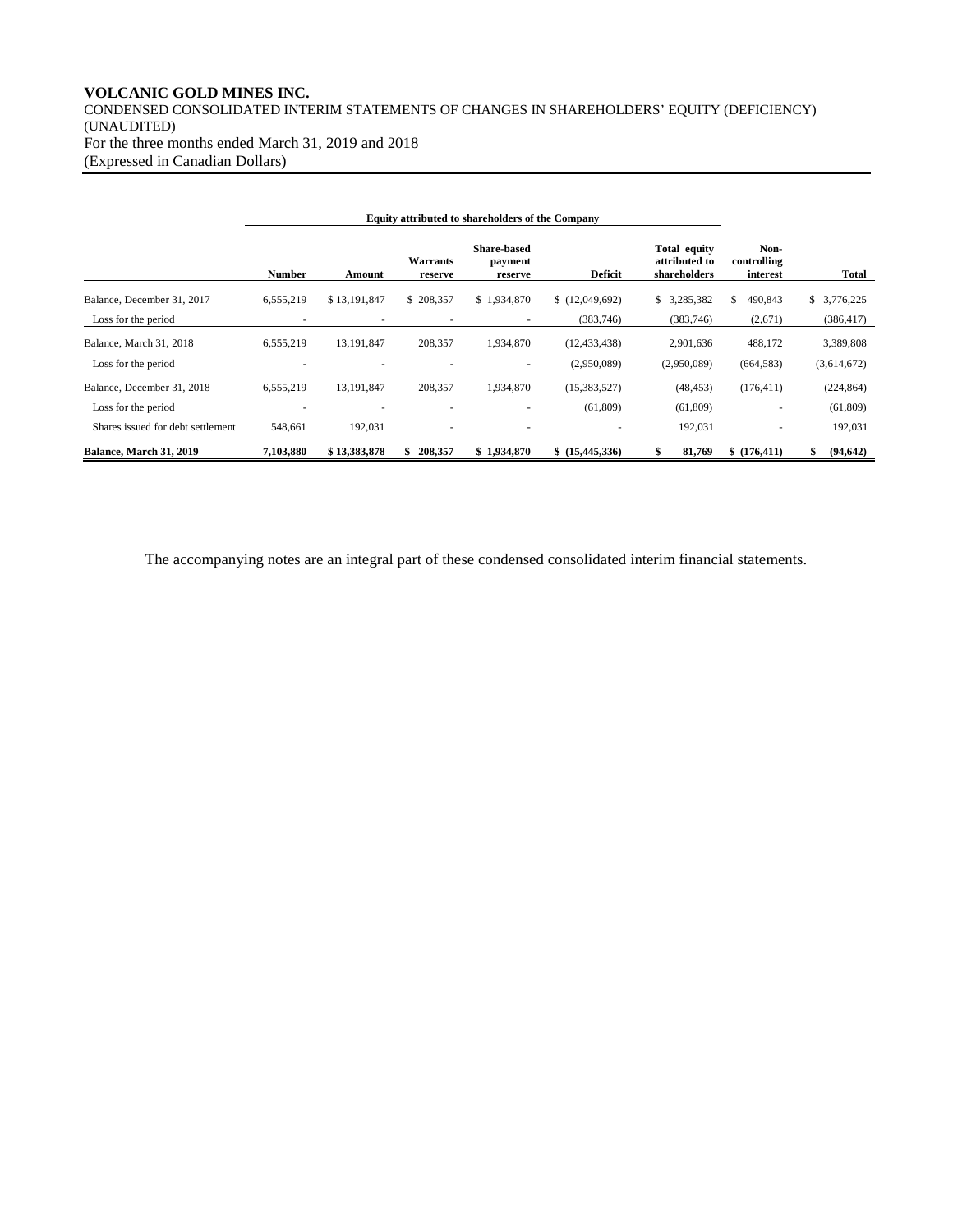# **1. NATURE AND CONTINUANCE OF OPERATIONS**

Volcanic Gold Mines Inc. (the "Company") is a publicly traded company incorporated under the British Columbia Corporations Act on April 25, 2007. The Company together with its subsidiaries (collectively referred to as the "Company") is principally engaged in acquisition and exploration of resource properties. The Company currently trades under the symbol "VG" on the TSX Venture Exchange.

The head office, principal address and records office of the Company are located at 200 Burrard Street, Suite 650, Vancouver, British Columbia, V6C 3L6, Canada.

The Company's financial statements and those of its controlled subsidiaries ("condensed consolidated interim financial statements") are presented in Canadian dollars.

These condensed consolidated interim financial statements have been prepared on a going concern basis, which assumes that the Company will be able to meet its obligations and continue its operations for its next fiscal year. Realization values may be substantially different from carrying values as shown and these condensed consolidated interim financial statements do not give effect to adjustments that would be necessary to the carrying values and classification of assets and liabilities should the Company be unable to continue as a going concern. Such adjustments could be material. At March 31, 2019, the Company had not yet achieved profitable operations, has accumulated losses of \$15,445,336 since its inception, and expects to incur further losses in the development of its business. This material uncertainty may cast significant doubt about the Company's ability to continue as a going concern. The Company's ability to continue as a going concern is dependent upon its ability to generate future profitable operations and/or obtain the necessary financing to meet its obligations and repay its liabilities arising from normal business operations when they come due.

Subsequent to the period ended March 31, 2019, the Company completed a consolidation of the issued shares, warrants and stock options outstanding at April 8, 2019 on a one new for seven old basis. As a result, the Company's issued shares as at March 31, 2019 were reduced to 7,103,880. All references to common shares, warrants, stock options, and per share amounts in these condensed consolidated interim financial statements have been updated to reflect the share consolidation.

# **2. BASIS OF PREPARATION**

#### **Statement of compliance**

These condensed consolidated interim financial statements are prepared in accordance with International Accounting Standard ("IAS") 34 *Interim Financial Reporting* under International Financial Reporting Standards ("IFRS") issued by the International Accounting Standards Board ("IASB"). These condensed consolidated interim financial statements follow the same accounting policies and methods of application as the most recent annual consolidated financial statements of the Company. These condensed consolidated interim financial statements do not contain all of the information required for full annual financial statements. Accordingly, these condensed consolidated interim financial statements should be read in conjunction with the Company's most recent annual consolidated financial statements, which were prepared in accordance with IFRS as issued by the IASB.

#### **Basis of Measurement**

These condensed consolidated interim financial statements have been prepared on the historical cost basis except for certain financial instruments, which are measured at fair value. In addition, these condensed consolidated interim financial statements have been prepared using the accrual basis of accounting, except for cash flow information.

The condensed consolidated interim financial statements are presented in Canadian dollars ("CAD").

The preparation of condensed consolidated interim financial statements in compliance with IFRS requires management to make certain critical accounting estimates. It also requires management to exercise judgment in applying the Company's accounting policies. The areas involving a higher degree of judgment of complexity, or areas where assumptions and estimates are significant to the condensed consolidated interim financial statements are disclosed in Note 5.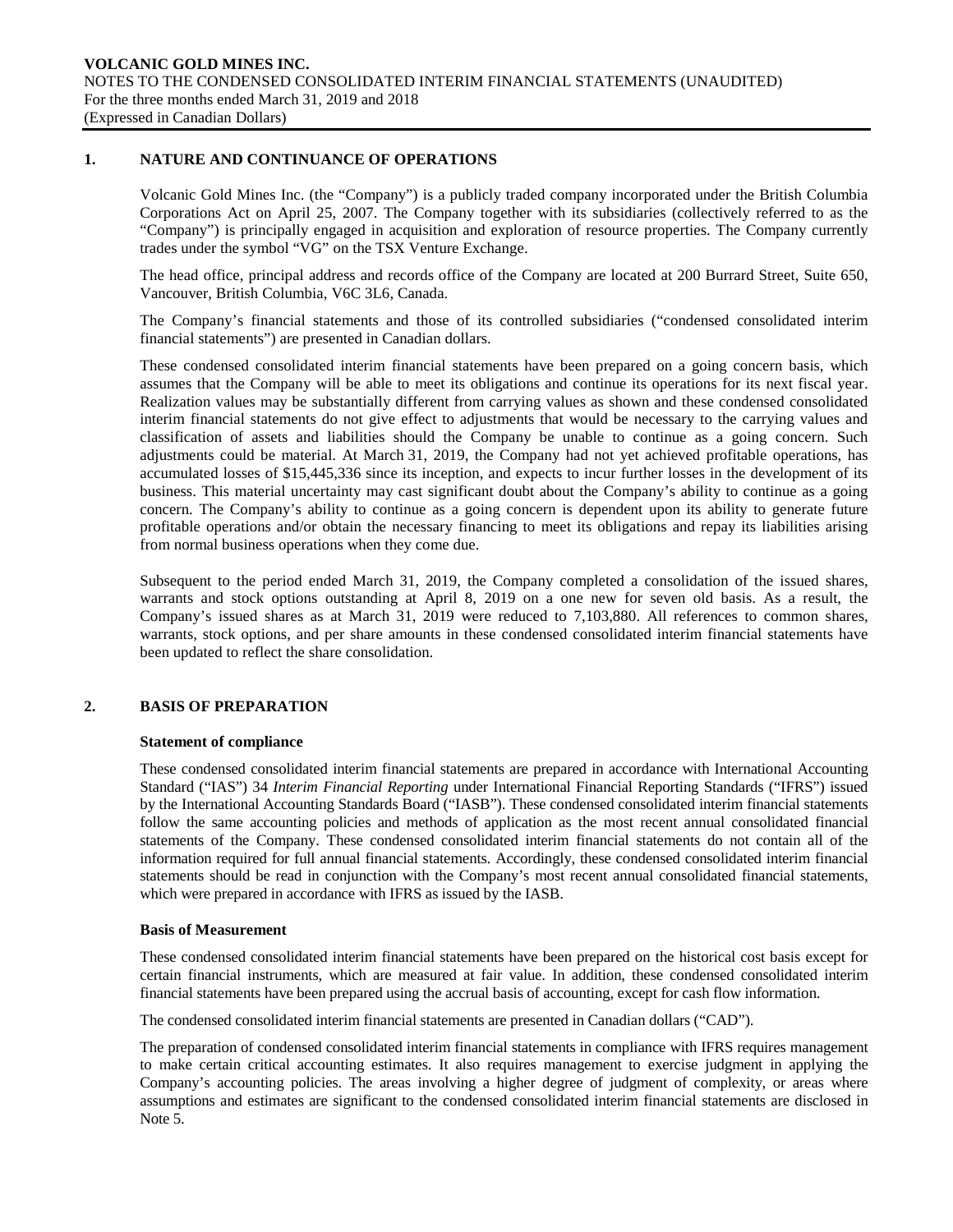# **2. BASIS OF PREPARATION** (cont'd...)

#### **Basis of Consolidation**

These condensed consolidated interim financial statements include the accounts of the Company and its subsidiaries. A subsidiary is an entity in which the Company has control, directly or indirectly, where control is defined as the power to govern the financial and operating policies of an enterprise so as to obtain benefits from its activities. All material intercompany transactions and balances have been eliminated on consolidation.

Details of the Company's principal subsidiaries as at March 31, 2019 are as follows:

|                                   |                               | Ownership     |                            |
|-----------------------------------|-------------------------------|---------------|----------------------------|
| <b>Name</b>                       | <b>Place of incorporation</b> | $\frac{0}{0}$ | <b>Principal activity</b>  |
| Sovereign Mines of Africa Limited | British Virgin Islands        | 100%          | Holding company            |
| Sovereign Mines of Guinea Limited | British Virgin Islands        | 75%           | Holding company            |
| Guiord SA                         | Republic of Guinea            | 75%           | <b>Exploration company</b> |

# **Foreign Currency Translation**

The functional currency is the currency of the primary economic environment in which the entity operations and has been determined for each entity within the Company. The functional currency for all entities within the Company is the Canadian dollar. The functional currency determinations were conducted through an analysis of the consideration factors identified in International Accounting Standards ("IAS") 21, *The Effects of Changes in Foreign Exchange Rates*.

Transactions in currencies other than the Canadian dollar are recorded at exchange rates prevailing on the dates of the transactions. At the end of each reporting period, the monetary assets and liabilities of the Company that are denominated in foreign currencies are translated at the rate of exchange at the statement of financial position date while non-monetary assets and liabilities are translated at historical rates. Revenues and expenses are translated at the exchange rates approximating those in effect on the date of the transactions. Exchange gains and losses arising on translation are included in the statement of loss and comprehensive loss.

# **3. ADOPTION OF NEW ACCOUNTING STANDARD**

On January 1, 2019, the Company adopted IFRS 16 – Leases ("IFRS 16") which requires lessees to recognize assets and liabilities for most leases. For lessors, there is little change to the existing accounting in IAS 17 Leases. The adoption of IFRS 16 did not have a material impact on the Company's condensed consolidated interim financial statements.

#### **4. STANDARDS, AMENDMENTS AND INTERPRETATIONS NOT YET EFFECTIVE**

The Company will be required to adopt the following standard and amendments issued by the IASB as described below.

# *IFRS 17 Insurance Contracts*

IFRS 17 is a new standard that requires insurance liabilities to be measured at a current fulfillment value and provides a more uniform measurement and presentation approach for all insurance contracts. These requirements are designed to achieve the goal of a consistent, principle-based accounting for insurance contracts. IFRS 17 supersedes IFRS 4, *Insurance Contracts*, and related interpretations.

This standard will be effective for the Company's annual period beginning January 1, 2021. The Company has yet to assess the impact of IFRS 17 on its financial statements.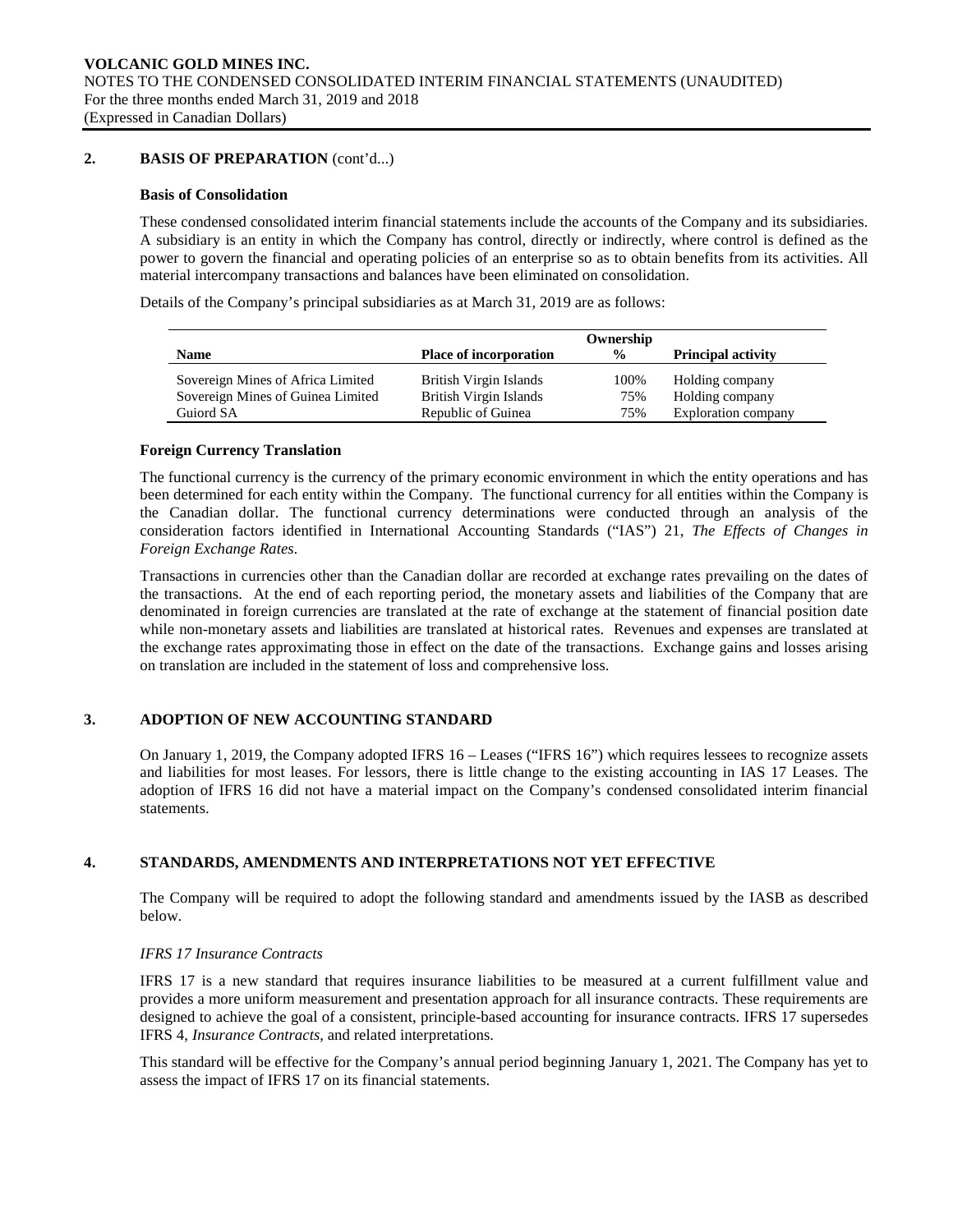# **5. CRITICAL ACCOUNTING ESTIMATES AND JUDGMENTS**

The Company makes estimates and assumptions about the future that affect the reported amounts of assets and liabilities. Estimates and judgments are continually evaluated based on historical experience and other factors, including expectations of future events that are believed to be reasonable under the circumstances. In the future, actual experience may differ from these estimates and assumptions.

The effect of a change in an accounting estimate is recognized prospectively by including it in profit or loss in the period of the change, if the change affects that period only, or in the period of the change and future periods, if the change affects both.

The key areas of judgment applied in the preparation of the condensed consolidated interim financial statements that could result in a material adjustment to the carrying amounts of assets and liabilities are as follows:

- a) The determination of the Company's and its subsidiaries' functional currency are determined based on management's assessment of the economic environment in which the entities operate.
- b) The application of the Company's accounting policy for mineral property expenditures requires judgment in determining whether it is likely that future economic benefits will flow to the Company.

Assets or cash-generating units are evaluated at each reporting date to determine whether there are any indications of impairment. The Company considers both internal and external sources of information when making the assessment of whether there are indications of impairment for the Company's mineral property assets.

In respect of costs incurred for its investment in mineral property assets, management has determined there are indicators of impairment. Management uses several criteria in its assessments of economic recoverability and probability of future economic benefit, including geologic and metallurgic information, economics assessment/ studies, accessible facilities and existing permits.

c) Although the Company has taken steps to identify any decommissioning liabilities related to mineral properties in which it has an interest, there may be unidentified decommissioning liabilities present.

The key estimates applied in the preparation of the condensed consolidated interim financial statements that could result in a material adjustment to the carrying amounts of assets and liabilities are as follows:

- a) The Company may be subject to income tax in several jurisdictions and significant judgment is required in determining the provision for income taxes. During the ordinary course of business and on dispositions of mineral property or interests therein, there are transactions and calculations for which the ultimate tax determination is uncertain. As a result, the Company recognizes tax liabilities based on estimates of whether additional taxes and interest will be due. This assessment relies on estimates and assumptions and may involve a series of judgments about future events, and interpretation of tax law. To the extent that the final tax outcome of these matters is different than the amounts recorded, such differences will impact income tax expense in the period in which such determination is made.
- b) Share-based payments are subject to estimation of the value of the award at the date of grant using pricing models such as the Black-Scholes option valuation model. The option valuation model requires the input of highly subjective assumptions including the expected stock price volatility. Because the Company's stock options have characteristics significantly different from those of traded options and because the subjective input assumptions can materially affect the calculated fair value, such value is subject to measurement uncertainty.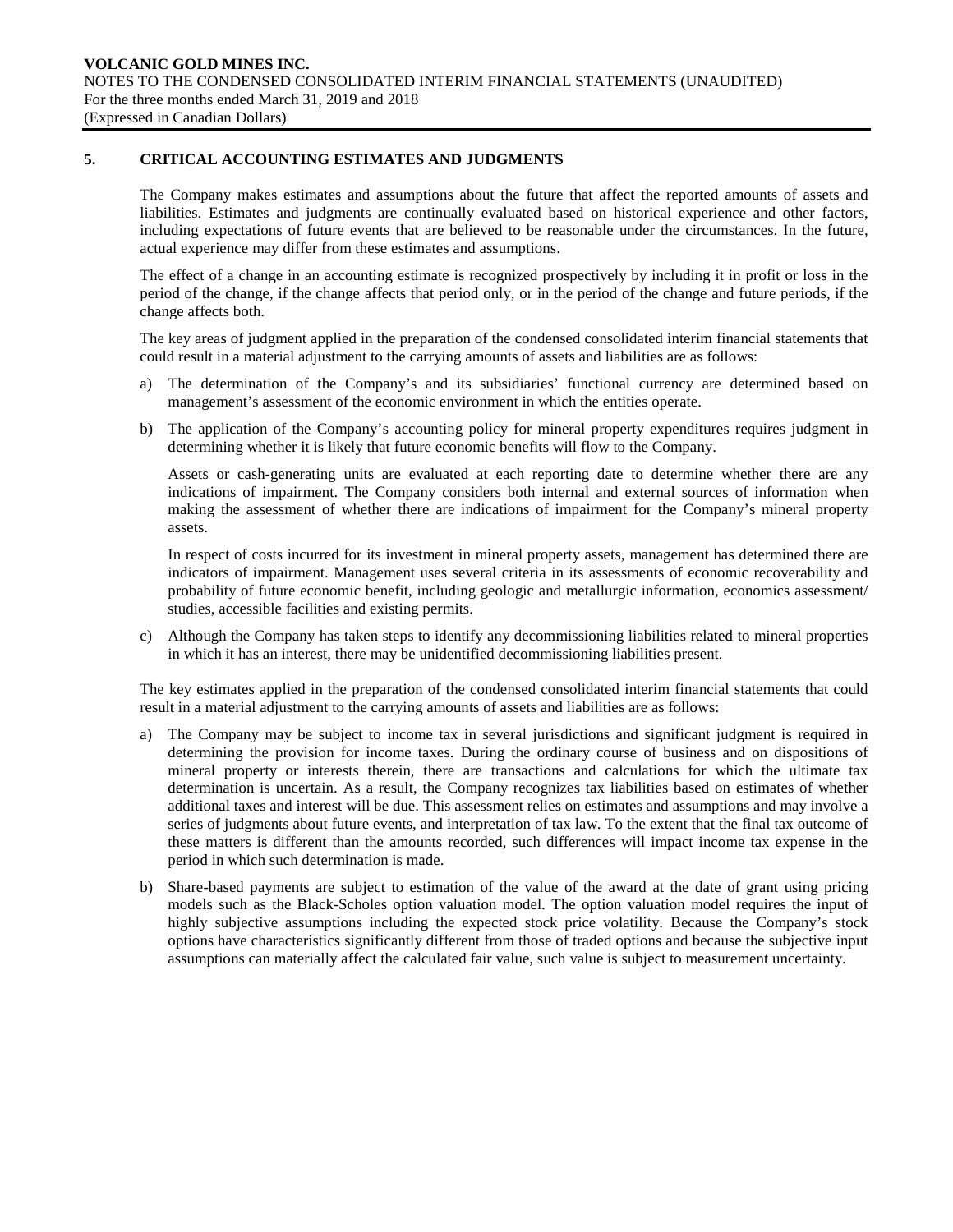**VOLCANIC GOLD MINES INC.** NOTES TO THE CONDENSED CONSOLIDATED INTERIM FINANCIAL STATEMENTS (UNAUDITED) For the three months ended March 31, 2019 and 2018 (Expressed in Canadian Dollars)

# **6. PROPERTY AND EQUIPMENT**

|                                                 | Computer<br>equipment | <b>Field</b><br>equipment | <b>Total</b>          |
|-------------------------------------------------|-----------------------|---------------------------|-----------------------|
| Cost                                            |                       |                           |                       |
| Balance, December 31, 2017                      | \$<br>9,308           | \$<br>10,312              | \$<br>19,350          |
| Additions                                       | 2,590                 |                           | 2,590                 |
| Balance, December 31, 2018                      | 11,628                | 10,312                    | 21,940                |
| <b>Balance, March 31, 2019</b>                  | \$<br>11,628          | \$<br>10,312              | \$<br>21,940          |
| <b>Accumulated amortization</b>                 |                       |                           |                       |
| Balance, December 31, 2017<br>Charge for period | \$<br>1,202<br>4,073  | \$<br>773<br>9,539        | \$<br>1,975<br>13,612 |
| Balance, December 31, 2018<br>Charge for period | 5,275<br>476          | 10,312                    | 15,587<br>476         |
| Balance, March 31, 2019                         | \$<br>5,751           | \$<br>10,312              | \$<br>16,063          |
| <b>Carrying amounts</b>                         |                       |                           |                       |
| At December 31, 2018                            | \$<br>6,353           | \$                        | \$<br>6,353           |
| At March 31, 2019                               | \$<br>5,877           | \$                        | \$<br>5,877           |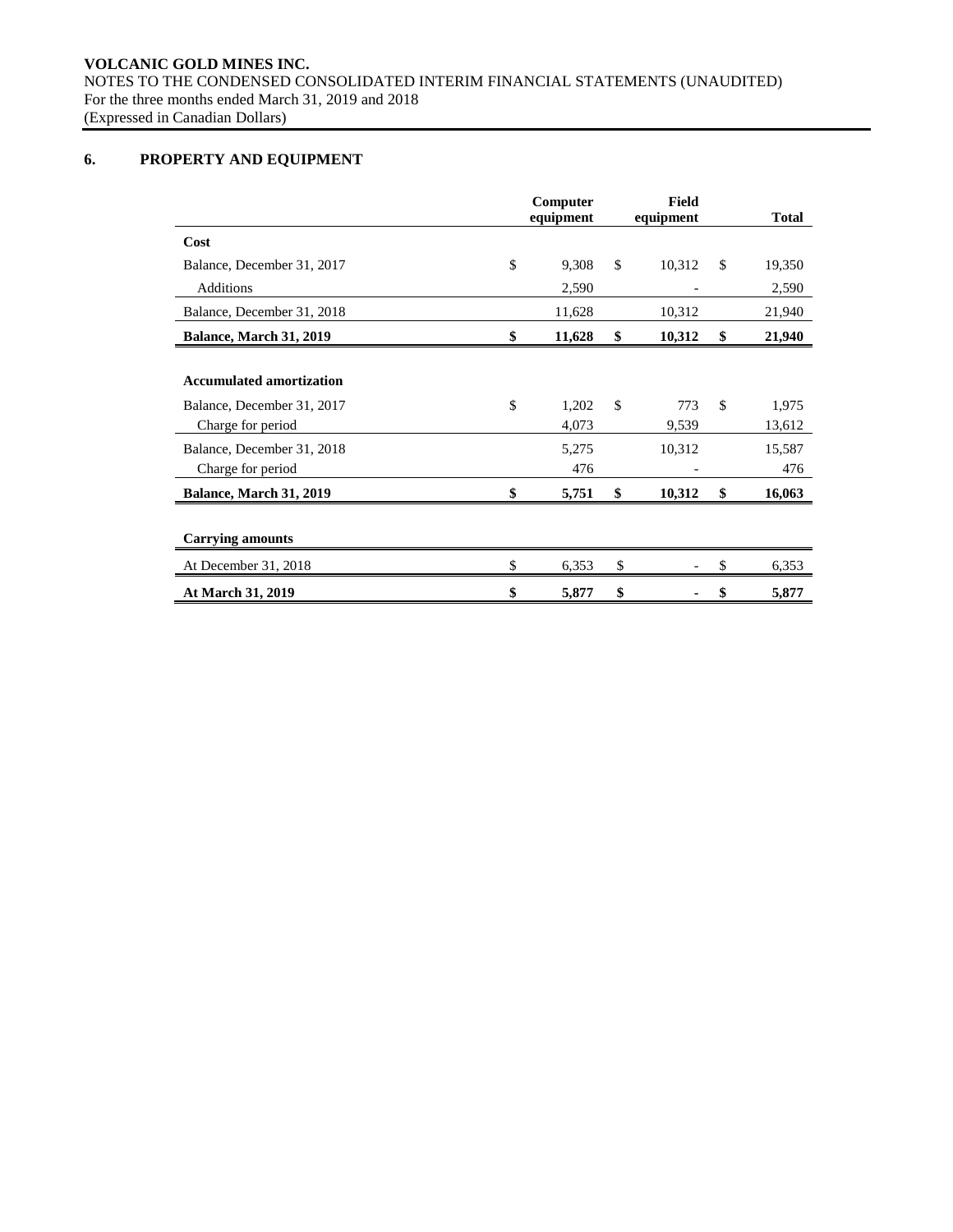# **7. NON-CONTROLLING INTEREST**

Non-controlling interests ("NCI"s) in the net assets of consolidated subsidiaries are identified separately from the Company's equity therein. Total comprehensive loss of the Company's subsidiary is attributed to the equity holders of the Company and to the non-controlling interests even if this results in the non-controlling interest having a deficit balance. For the period ended March 31, 2019, 25% of the net assets of the Company's consolidated subsidiaries Sovereign Mines of Guinea Limited and Guiord SA ("Guiord") were attributable to its non-controlling interest. The value of the NCI at March 31, 2019 was a deficiency of \$176,411 (December 31, 2018: \$176,411). There was no income or loss allocated to NCI during the period ended March 31, 2019 (2018: loss of \$2,671).

The Company adjusts the non-controlling interest by attributing a proportionate amount of the subsidiaries net identifiable assets. The Company also adjusts other comprehensive loss to reflect the new ownership interest. These adjustments are also recognized in equity.

Summarized financial information in relation to Guiord, before intra-group eliminations, is presented below together with amounts attributed to NCI:

|                                                      | Three months ended March 31, |    |                      |
|------------------------------------------------------|------------------------------|----|----------------------|
|                                                      | 2019                         |    | 2018                 |
| Amortization                                         | \$                           | \$ | (928)                |
| Foreign exchange gain (loss)                         |                              |    | (9,754)              |
| Loss after tax                                       | \$                           | \$ | (10,682)             |
| Total loss and comprehensive income allocated to NCI | \$                           | \$ | (2,671)              |
| Dividends paid to NCI                                | \$                           | S  |                      |
| Cash flows from operating activities                 | \$                           | \$ | (9,754)              |
| Net cash outflows                                    | \$                           | \$ | (9,754)              |
| As at                                                | March 31,<br>2019            |    | December 31,<br>2018 |
| Current assets                                       | \$                           | \$ |                      |
| Non-current assets                                   |                              |    |                      |
|                                                      |                              |    |                      |
| Non-current liabilities                              | (705, 643)                   |    | (705, 643)           |
| Net assets                                           | \$<br>(705, 643)             | \$ | (705, 643)           |
| Accumulated non-controlling interests                | \$<br>(176, 411)             | \$ | (176, 411)           |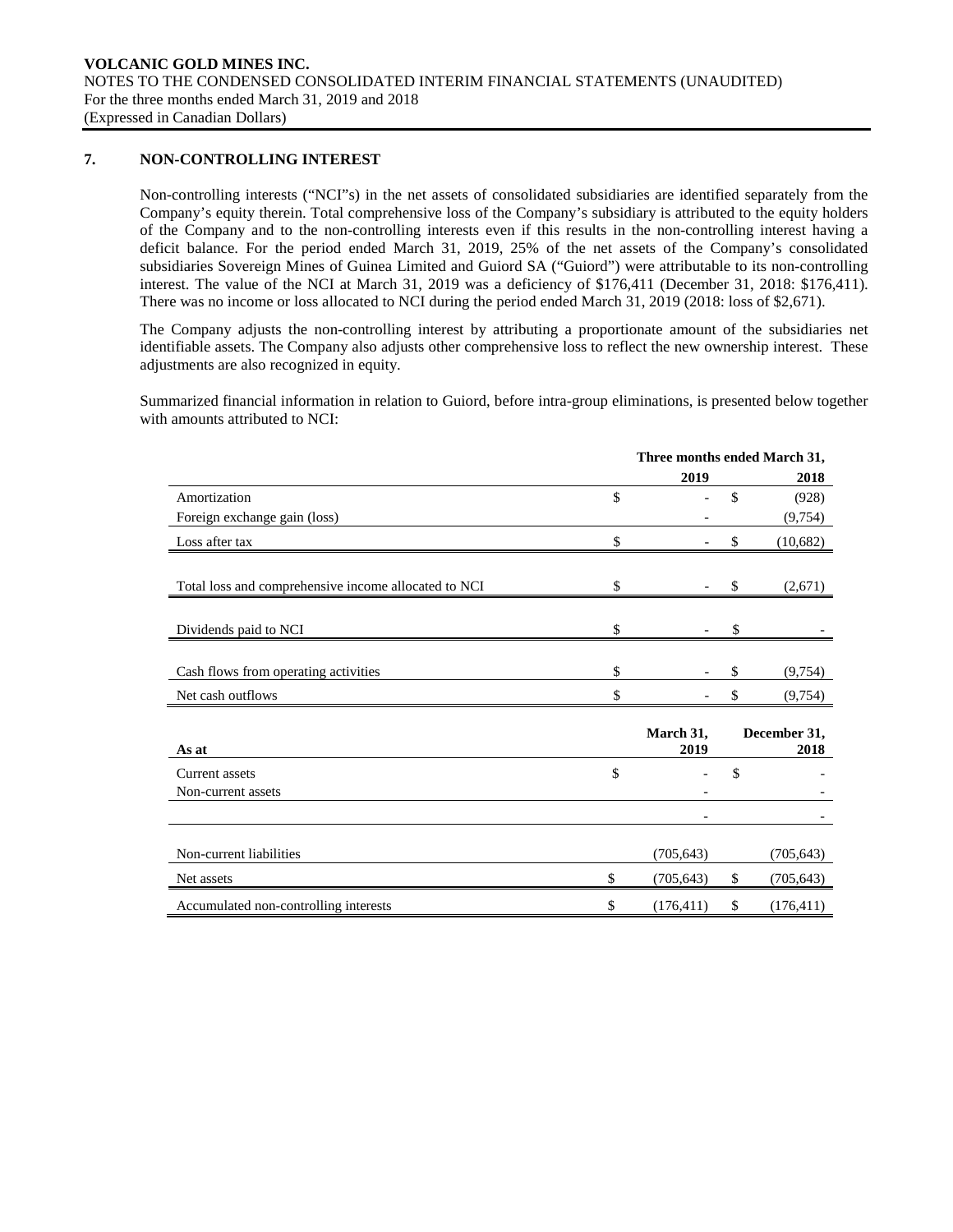# **8. MINERAL PROPERTIES**

The Company has capitalized the following acquisition costs for mineral property interests during the period from January 1, 2018 to March 31, 2019:

|                                 | Guinea                         |    | <b>Ivory Coast</b>       |    |              |
|---------------------------------|--------------------------------|----|--------------------------|----|--------------|
|                                 | <b>Mandiana</b>                |    | La Debo                  |    | <b>Total</b> |
| Balance, December 31, 2017      | \$<br>2,605,605                | \$ | $\overline{\phantom{0}}$ | -S | 2,605,605    |
| Acquisition costs               |                                |    | 65.928                   |    | 65,928       |
| Write-down of acquisition costs | (2,605,605)                    |    | (65,928)                 |    | (2,671,533)  |
| Balance, December 31, 2018      |                                |    |                          |    |              |
| <b>Balance, March 31, 2019</b>  | \$<br>$\overline{\phantom{a}}$ | S  | ۰                        | \$ |              |

# **9. EXPLORATION EXPENDITURES**

There were no exploration expenditures incurred during the three month period ended March 31, 2019.

During the three month period ended March 31, 2018, the Company incurred the following exploration expenditures:

|                                 | Guinea |                 |    | <b>Ivory Coast</b>       |              |              |
|---------------------------------|--------|-----------------|----|--------------------------|--------------|--------------|
|                                 |        | <b>Mandiana</b> |    | <b>Other</b>             | La Debo      | <b>Total</b> |
| Geological and other consulting | \$     | 54,653          | \$ | 3,499                    | \$<br>14,026 | \$<br>72,178 |
| Office and administration       |        | 181             |    | 3,036                    |              | 3,217        |
| Project management              |        | 18,000          |    | $\overline{\phantom{a}}$ | 18,000       | 36,000       |
| Travel                          |        | 32,698          |    | 118                      | 8,128        | 40,944       |
|                                 |        | 105.532         | \$ | 6,653                    | \$<br>40,154 | 152,339      |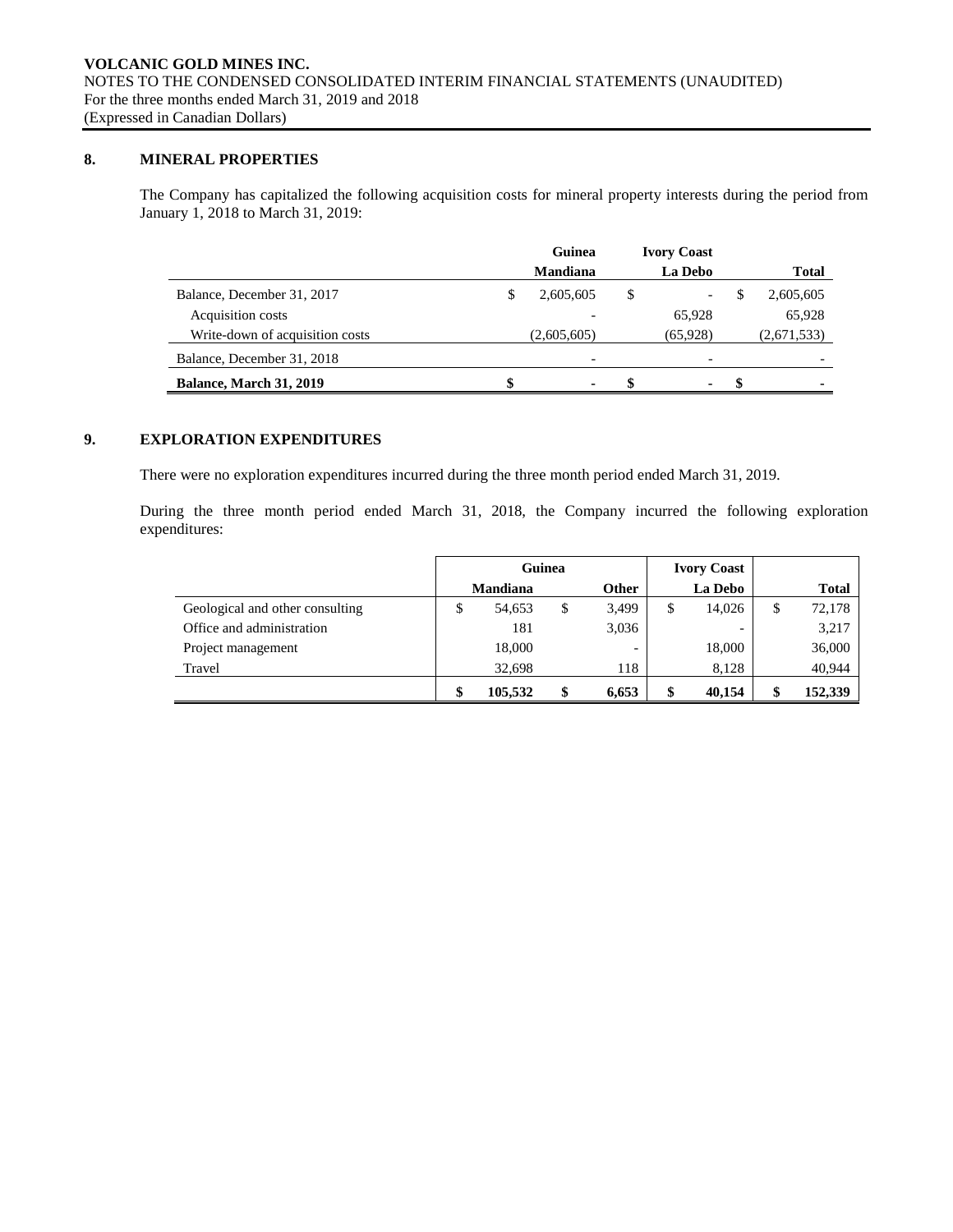# **10. RELATED PARTY TRANSACTIONS**

The Company had transactions during the periods ended March 31, 2019 and 2018 with related parties consisting of directors, officers and the following companies with common directors:

| <b>Related party</b>                      | <b>Nature of transactions</b>                         |
|-------------------------------------------|-------------------------------------------------------|
| Radius Gold Inc. ("Radius")               | Shared administrative and exploration related charges |
| Gold Group Management Inc. ("Gold Group") | Shared office and administrative related charges      |
| Mill Street Services Ltd. ("Mill Street") | Consulting services                                   |
| Andros Capital Corp. ("Andros")           | Consulting services                                   |

Balances and transactions with related parties not disclosed elsewhere in these condensed consolidated interim financial statements are as follows:

a) During the periods ended March 31, 2019 and 2018, the Company reimbursed Gold Group, a private company controlled by the Chief Executive Officer of the Company, for the following costs:

|                                      | Three months ended March 31, |   |        |  |  |  |
|--------------------------------------|------------------------------|---|--------|--|--|--|
|                                      | 2019                         |   | 2018   |  |  |  |
| General and administrative expenses: |                              |   |        |  |  |  |
| Office and administration            | \$<br>13,556                 | S | 18,415 |  |  |  |
| Salaries and benefits                | 17,539                       |   | 23,499 |  |  |  |
| Shareholder communications           | 500                          |   | 1,209  |  |  |  |
| Travel and accommodation             | 208                          |   | 3,704  |  |  |  |
|                                      | \$<br>31,803                 | S | 46,827 |  |  |  |

Gold Group is reimbursed by the Company for certain shared costs and other business related expenses paid by Gold Group on behalf of the Company. Salaries and benefits for the periods ended March 31, 2019 and 2018 include those for the Chief Financial Officer and the Corporate Secretary.

- b) Prepaid expenses and deposits as of March 31, 2019 includes an amount of \$1,843 (December 31, 2018: \$2,074) paid to Gold Group.
- c) Long-term deposits as of March 31, 2019 consists of \$61,000 (December 31, 2018: \$61,000) paid to Gold Group as a deposit pursuant to the Company's office and administrative services agreement with Gold Group.
- d) Included in accounts payable and accrued liabilities as of March 31, 2019 was \$63,028 (December 31, 2018: \$60,302) owing to Gold Group and \$5,775 (December 31, 2018: \$194,590) owing to directors and officers of the Company. The amount for Gold Group is due on a monthly basis and secured by a deposit. The amounts owing to directors and officers are unsecured, interest-free and have no specific terms of repayment.
- e) During the period ended March 31, 2019, the Company issued 548,660 common shares to related parties and a former related party to settle a total of \$192,031 in debt.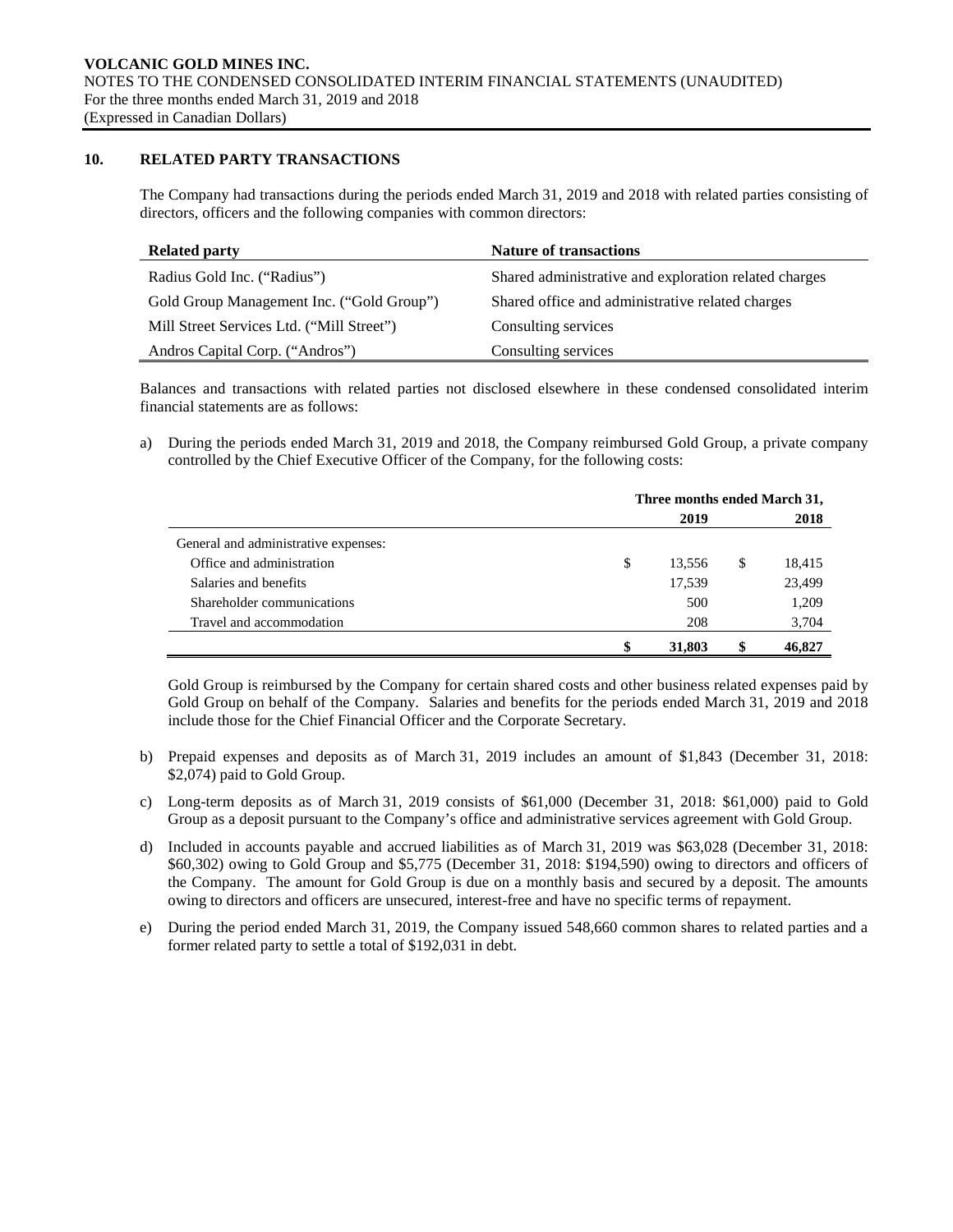# **10. RELATED PARTY TRANSACTIONS** (cont'd...)

The Company has identified certain of its directors and senior officers as its key management personnel. Included for the periods ended March 31, 2019 and 2018 are the following items paid or accrued to key management personnel and/or companies with common directors.

|                                      | Three months ended March 31, |        |   |        |
|--------------------------------------|------------------------------|--------|---|--------|
|                                      | 2019                         |        |   |        |
| General and administrative expenses: |                              |        |   |        |
| Consulting and management fees       | \$                           | 16.500 | S | 40,500 |
| Salaries and benefits                |                              | 5.042  |   | 6,417  |
| Exploration expenditures:            |                              |        |   |        |
| Project management                   |                              |        |   | 36,000 |
|                                      | \$                           | 21,542 |   | 82,917 |

Key management compensation includes consulting fees paid to Mill Street, a company controlled by the Chief Executive Officer of the Company, and to Andros, a company controlled by the former Vice President, Capital Markets.

# **11. SHAREHOLDERS EQUITY**

#### **a) Common shares**

During the period ended March 31, 2019, share capital activity consisted of 548,661 common shares being issued to related parties and a former related party to settle a total of \$192,031 in debt.

#### **b) Warrants**

A summary of share purchase warrants activity from January 1, 2018 to March 31, 2019 is as follows:

|                                | Number of<br>warrants | Weighted<br>average<br>exercise price |
|--------------------------------|-----------------------|---------------------------------------|
| Balance, December 31, 2017     | 2,662,456             | \$4.28                                |
| Expired during the year        | (525, 505)            | \$1.75                                |
| Balance, December 31, 2018     | 2,136,951             | \$4.90                                |
| Expired during the period      | (285,714)             | \$0.35                                |
| <b>Balance, March 31, 2019</b> | 1,851,237             | \$5.60                                |

Details of warrants outstanding as of March 31, 2019 are:

|                    | Number of | <b>Exercise</b> |
|--------------------|-----------|-----------------|
| <b>Expiry date</b> | warrants  | price           |
| March 8, 2022      | 1.851.237 | \$5.60          |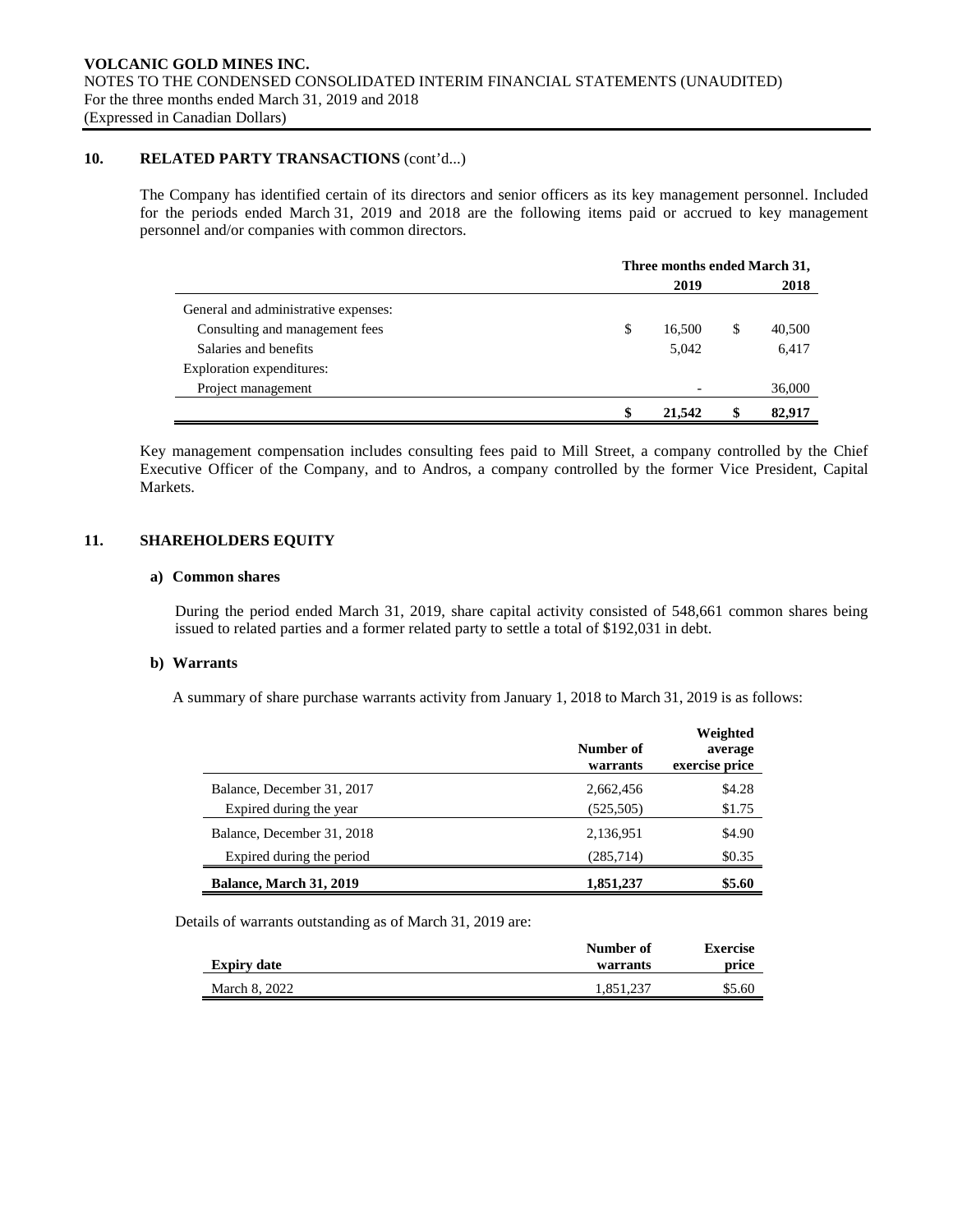# **12. SHARE-BASED PAYMENTS**

#### **Option Plan Details**

The Company has a stock option plan whereby options may be granted to directors, employees, consultants and certain other service providers to encourage ownership of the Company's common shares. The Company may grant options for up to 10% of the issued and outstanding common shares. The term of any option granted under the plan may not exceed 10 years. The vesting periods for all options granted pursuant to the plan will be determined at the discretion of the Board of Directors at the time of the grant. The number of options granted to any one person may not exceed 5% of the outstanding listed common shares in a 12 month period.

The following is a summary of stock option activity during the period ended March 31, 2019:

| <b>Expiry date</b>            | <b>Exercise</b><br>price | <b>Opening</b><br>balance       | <b>Granted</b>           | <b>Exercised</b>         | <b>Forfeited</b> /<br>cancelled | <b>Closing</b><br>balance | <b>Vested and</b><br>exercisable |
|-------------------------------|--------------------------|---------------------------------|--------------------------|--------------------------|---------------------------------|---------------------------|----------------------------------|
| March 15, 2017 March 14, 2027 | \$4.20                   | 514.284                         |                          | $\overline{\phantom{a}}$ | $\overline{\phantom{a}}$        | 514.284                   | 514,284                          |
| June 26, 2027                 | \$4.20                   | 32.143                          |                          | $\overline{\phantom{a}}$ | $\overline{\phantom{a}}$        | 32.143                    | 32,143                           |
|                               |                          | 546,427                         | $\overline{\phantom{0}}$ | $\overline{\phantom{a}}$ | $\overline{\phantom{a}}$        | 546,427                   | 546,427                          |
|                               |                          | \$4.20                          |                          | $\overline{\phantom{a}}$ | $\overline{\phantom{a}}$        | \$4.20                    | \$4.20                           |
|                               |                          | Weighted average exercise price |                          |                          |                                 | During the period         |                                  |

The weighted average remaining contractual life of the options outstanding at March 31, 2019 is 7.98 years.

# **Fair Value of Options Issued**

#### *Options Issued to Employees*

The fair value at grant date is determined using a Black-Scholes option pricing model that takes into account the exercise price, the term of the option, the impact of dilution, the share price at grant date, the expected price volatility of the underlying share, the expected dividend yield and the risk free interest rate for the term of the option.

#### *Options Issued to Non-Employees*

Options issued to non-employees are measured based on the fair value of the goods or services received, at the date of receiving those goods or services. If the fair value of the goods or services received cannot be estimated reliably, the options are measured by determining the fair value of the options granted using the Black-Scholes option pricing model.

Option pricing models require the input of highly subjective assumptions including the expected price volatility. Changes in these assumptions can materially affect the fair value estimate.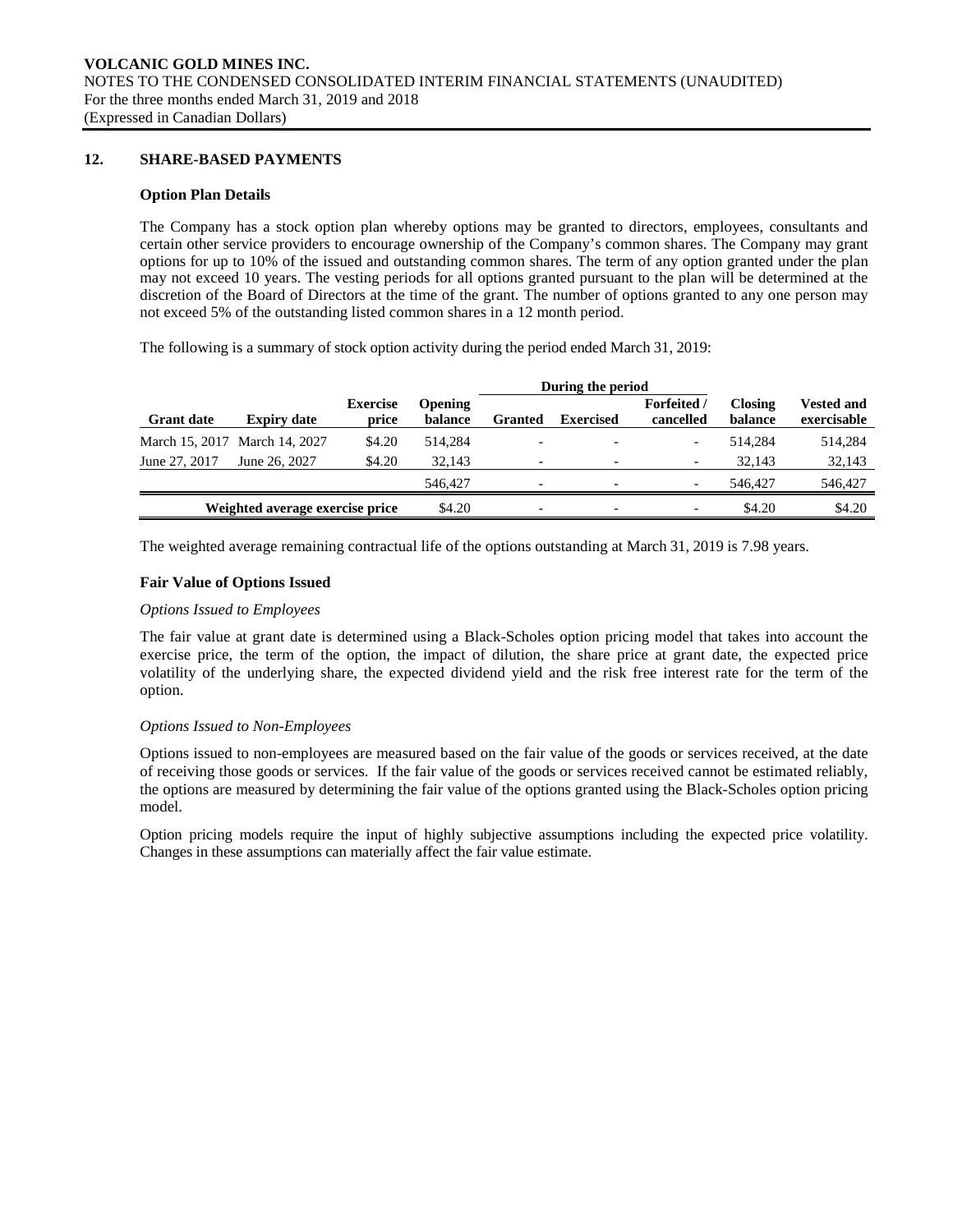# **13. SEGMENT INFORMATION**

Operating segments are defined as components of an enterprise about which separate financial information is available that is evaluated regularly by the chief operating decision maker, or decision-making group, in deciding how to allocate resources and in assessing performance. All of the Company's operations are within the mining sector relating to precious metals exploration. Due to the geographic and political diversity, the Company's exploration operations were decentralized whereby exploration managers were responsible for business results and regional corporate offices provide support to the exploration programs in addressing local and regional issues. The Company's operations were therefore segmented on a district basis. The Company's assets were located in Canada during the period ended March 31, 2019 and in Canada, the Republic of Guinea, and Ivory Coast during the prior fiscal year.

Details of identifiable assets by geographic segments are as follows:

| Three months ended March 31, 2019 |   | Canada                   |           |                    | <b>Consolidated</b> |
|-----------------------------------|---|--------------------------|-----------|--------------------|---------------------|
| Net loss                          |   | (61,809)                 |           |                    | (61,809)            |
|                                   |   |                          |           |                    |                     |
| Three months ended March 31, 2018 |   | Canada                   | Guinea    | <b>Ivory Coast</b> | <b>Consolidated</b> |
| <b>Exploration</b> expenditures   | S | $\overline{\phantom{a}}$ | 112.185   | \$<br>40.154       | 152,339             |
| Net loss                          |   | (223,396)                | (122.867) | (40, 154)          | (386,417)           |
| Capital expenditures*             |   | $\overline{\phantom{0}}$ | -         | 25,782             | 25,782              |

\*Capital expenditures consist of additions of mineral property acquisition costs.

#### **As at March 31, 2019**

|                          |    | Canada  |   | Consolidated |
|--------------------------|----|---------|---|--------------|
| Total current assets     | \$ | 65.560  | S | 65,560       |
| Total non-current assets |    | 66,877  |   | 66,877       |
| <b>Total assets</b>      |    | 132,437 |   | 132,437      |
| <b>Total liabilities</b> | æ. | 227,079 |   | 227,079      |

#### **As at December 31, 2018**

|                          | Canada        |   | Consolidated |
|--------------------------|---------------|---|--------------|
| Total current assets     | \$<br>100,206 | S | 100,206      |
| Total non-current assets | 67.353        |   | 67,353       |
| <b>Total assets</b>      | 167,559       |   | 167,559      |
| <b>Total liabilities</b> | \$<br>392,423 |   | 392,423      |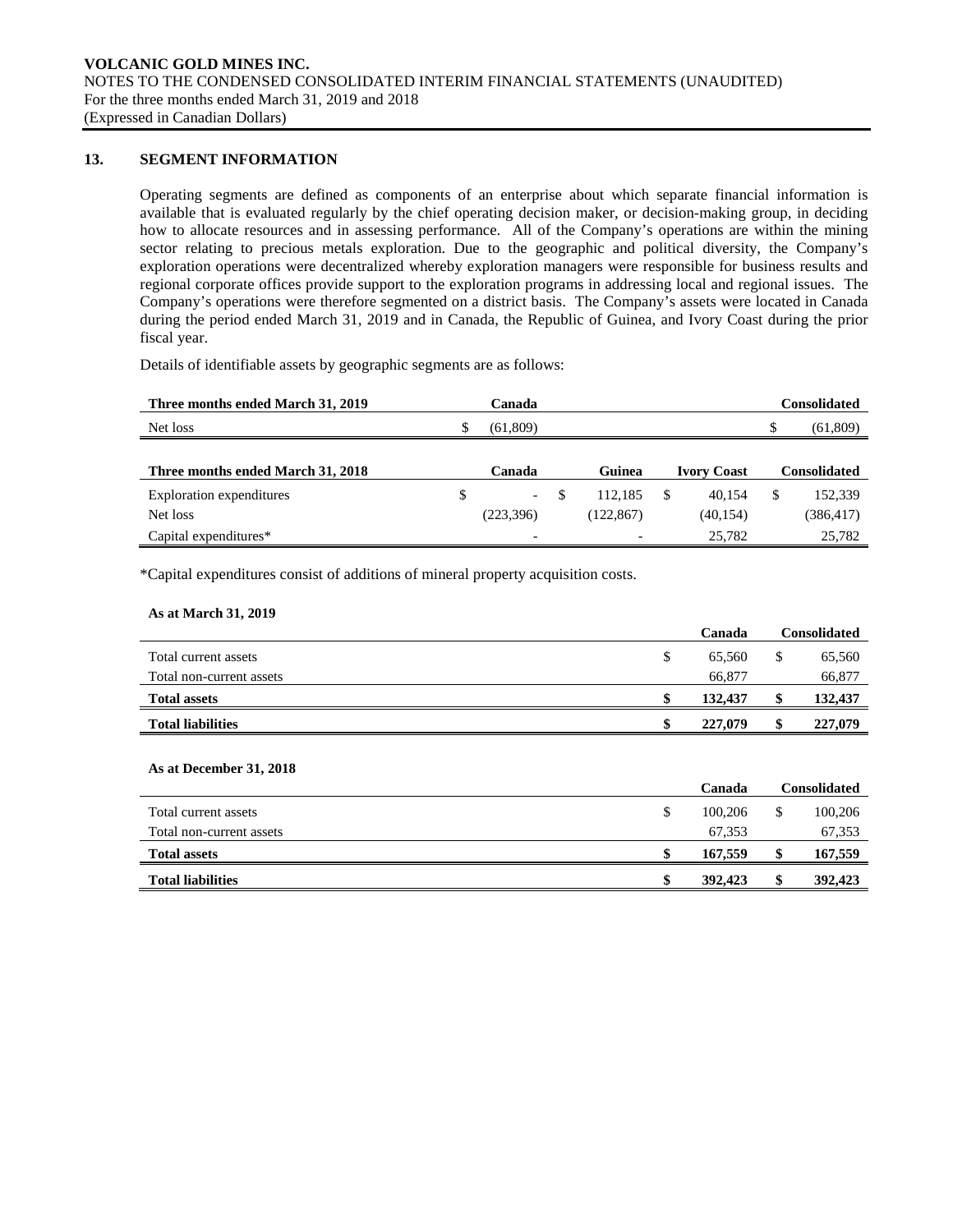# **14. FINANCIAL AND CAPITAL RISK MANAGEMENT**

Financial assets and liabilities are classified in the in the fair value hierarchy according to the lowest level of input that is significant to the fair value measurement. Assessment of the significant of a particular input to the fair value measurement requires judgement and may affect placement within the fair value hierarchy levels. The hierarchy is as follows:

- Level 1: quoted prices (unadjusted) in active markets for identical assets or liabilities.
- Level 2: inputs other than quotes prices included in Level 1 that are observable for the asset or liability, either directly (i.e., as prices) or indirectly (i.e., derived from prices).
- Level 3: inputs for the asset or liability that are not based on observable market data (unobservable inputs).

The carrying value of receivables and accounts payable and accrued liabilities approximates fair value due to the short term nature of the financial instruments. Cash is valued at a level 1 fair value measurement and is classified as fair value through profit or loss. Receivables and long-term deposits are classified as amortized cost. Accounts payable and accrued liabilities are classified as amortized cost.

#### **Risk management**

The Company is exposed to varying degrees to a variety of financial instrument related risks:

# *Credit risk*

Credit risk is the risk of an unexpected loss if a customer or third party to a financial instrument fails to meet its contractual obligations.

The Company's cash is held at large Canadian financial institution in interest bearing accounts. The Company has no investment in asset backed commercial paper.

#### *Liquidity risk*

Liquidity risk is the risk that the Company will not be able to meet its financial obligations as they fall due.

The Company manages liquidity risk through its capital management as outlined below. Accounts payable and accrued liabilities are due within one year.

#### *Market risk*

Market risk is the risk of loss that may arise from changes in market factors such as interest rates, foreign exchange rates, and commodity and equity prices.

a) Interest rate risk

The Company's exposure to interest rate risk arises from the interest rate impact on cash. The Company's practice has been to invest cash at floating rates of interest, in order to maintain liquidity, while achieving a satisfactory return for shareholders. There is minimal risk that the Company would recognize any loss as a result of a decrease in the fair value of any guaranteed bank investment certificates included in cash as they are generally held with large financial institutions. As at March 31, 2019, the Company is not exposed to significant interest rate risk.

b) Foreign currency risk

The Company is exposed to financial risk related to the fluctuation of foreign currency rates. The Company operates in Canada and formerly the Republic of Guinea. A substantial portion of the Company's expenses have been incurred in US dollars. A significant change in the currency exchange rate between the Canadian dollar relative to the US dollar could have an effect on the Company's results of operations, financial position or cash flows. The Company has not hedged its exposure to currency fluctuations. As at March 31, 2019, the Company is exposed to currency risk through the following financial assets and liabilities denominated in currencies other than the Canadian dollar: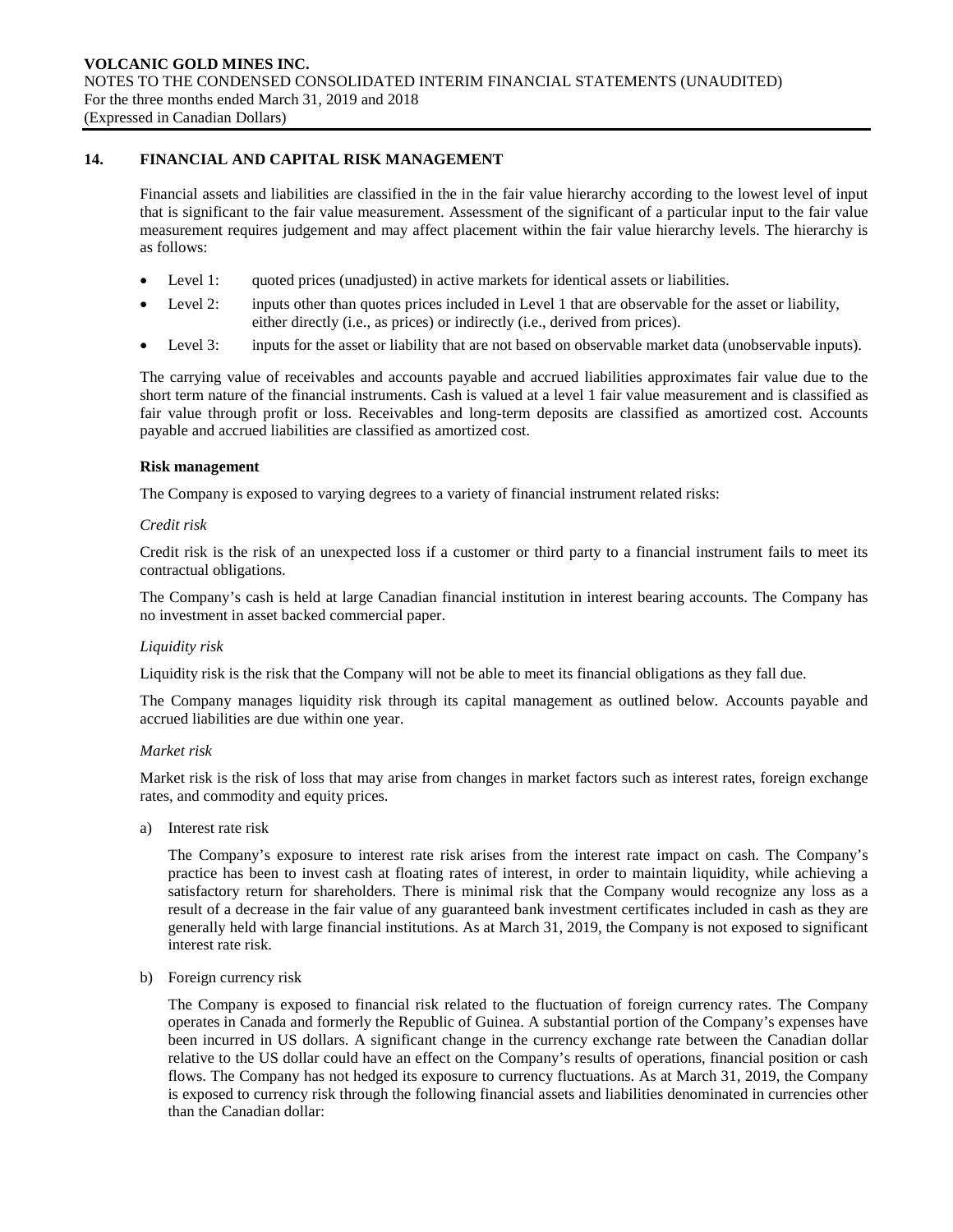| As at                                    | March 31,<br>2019                         | December 31,<br>2018                      |
|------------------------------------------|-------------------------------------------|-------------------------------------------|
|                                          | <b>US Dollars</b><br>(CDN)<br>equivalent) | <b>US Dollars</b><br>(CDN)<br>equivalent) |
| Cash                                     | \$<br>5,176                               | \$<br>5,308                               |
| Amounts receivable                       |                                           |                                           |
| Accounts payable and accrued liabilities | (90,886)                                  | (107, 515)                                |
| Net exposure                             | \$<br>(85,710)                            | (102, 207)                                |

# **14. FINANCIAL AND CAPITAL RISK MANAGEMENT** (cont'd...)

Based on the above net exposure as at March 31, 2019, and assuming all other variables remain constant, a 10% depreciation or appreciation of the Canadian dollar against the US dollar would result in an increase/decrease of approximately \$8,600 in the Company's net loss and comprehensive loss for the period ended March 31, 2019 (2018: \$10,200).

# c) Price risk

The Company is exposed to price risk with respect to commodity prices, particularly gold. The Company closely monitors commodity prices to determine the appropriate course of action to be taken by the Company.

# **15. CAPITAL MANAGEMENT**

The Company's objectives when managing capital are to safeguard the Company's ability to continue as a going concern in order to pursue acquisition, exploration and development of mineral properties and to maintain a flexible capital structure which optimizes the costs of capital at an acceptable risk. In the management of capital, the Company includes its components of shareholders' equity.

The Company manages the capital structure and makes adjustments to it in light of changes in economic conditions and the risk characteristics of the underlying assets. To maintain or adjust the capital structure, the Company may attempt to issue new shares, issue debt, acquire or dispose of assets or adjust the amount of cash.

The Company currently is not subject to externally imposed capital requirements. There were no changes in the Company's approach to capital management.

The Company does not expect its capital resources as of March 31, 2019 to be sufficient to cover its corporate operating costs and carry out planned exploration activities for the next twelve months. As such, the Company raised capital of \$375,000 subsequent to March 31, 2019 (Note 17) to cover its corporate operating costs. The Company will seek to raise additional capital and believes it will be able to do so, but recognizes the uncertainty attached thereto.

# **16. SUPPLEMENTARY CASH FLOW INFORMATION**

No cash was paid for interest or taxes for the periods ended March 31, 2019 and 2018.

During the period ended March 31, 2019, the Company issued 548,660 common shares to related parties and a former related party to settle a total of \$192,031 in debt.

There were no significant non-cash investing and financing transactions during the period ended March 31, 2018.